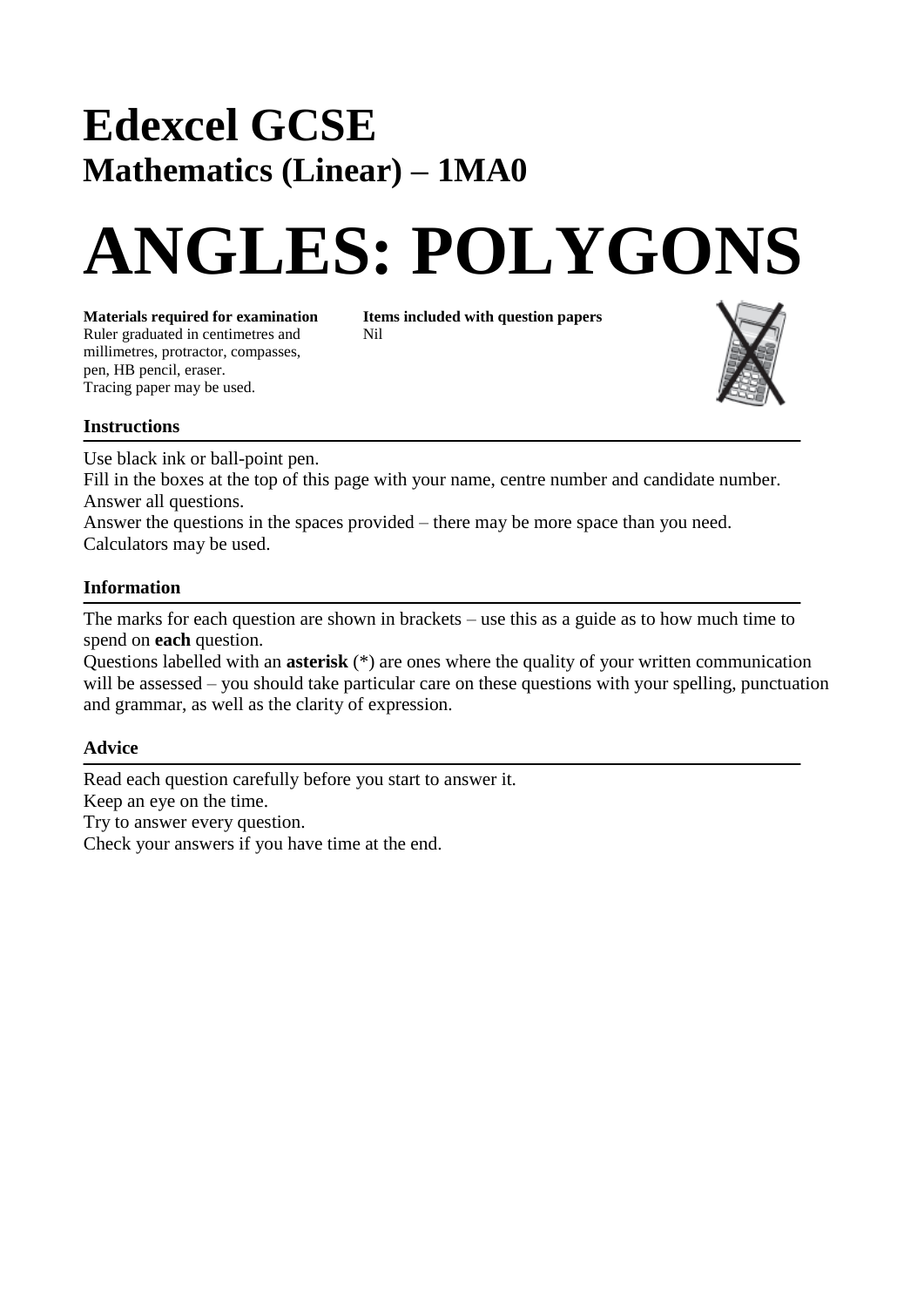**1.** Each exterior angle of a regular polygon is 30°.

**2.** 

Work out the number of sides of the polygon.

.....................................

#### **(2 marks)**



Work out the size of an exterior angle of a regular pentagon.



Calculate the size of the exterior angle of a regular hexagon.

..........................° **(2 marks)**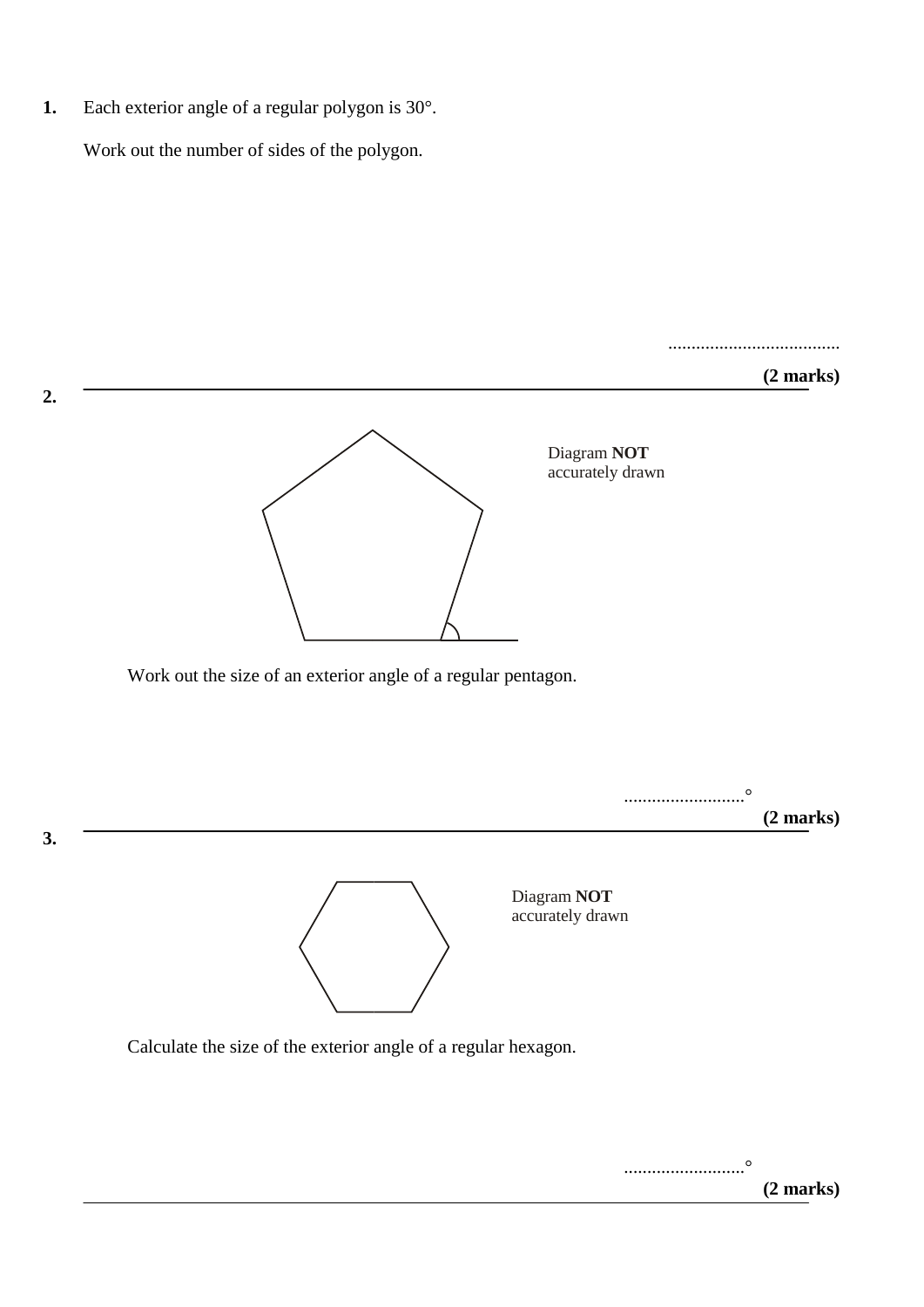**4.** The size of each exterior angle of a regular polygon is 40°.

Work out the number of sides of the regular polygon.

..................................... **(2 marks)**

**5.** The size of each interior angle of a regular polygon is 156°. Work out the number of sides of the polygon.

.....................................

**(3 marks)**

**6.** Here is a regular polygon with 9 sides.



Diagram **NOT** accurately drawn

Work out the size of an exterior angle.

……………………….° **(2 marks)**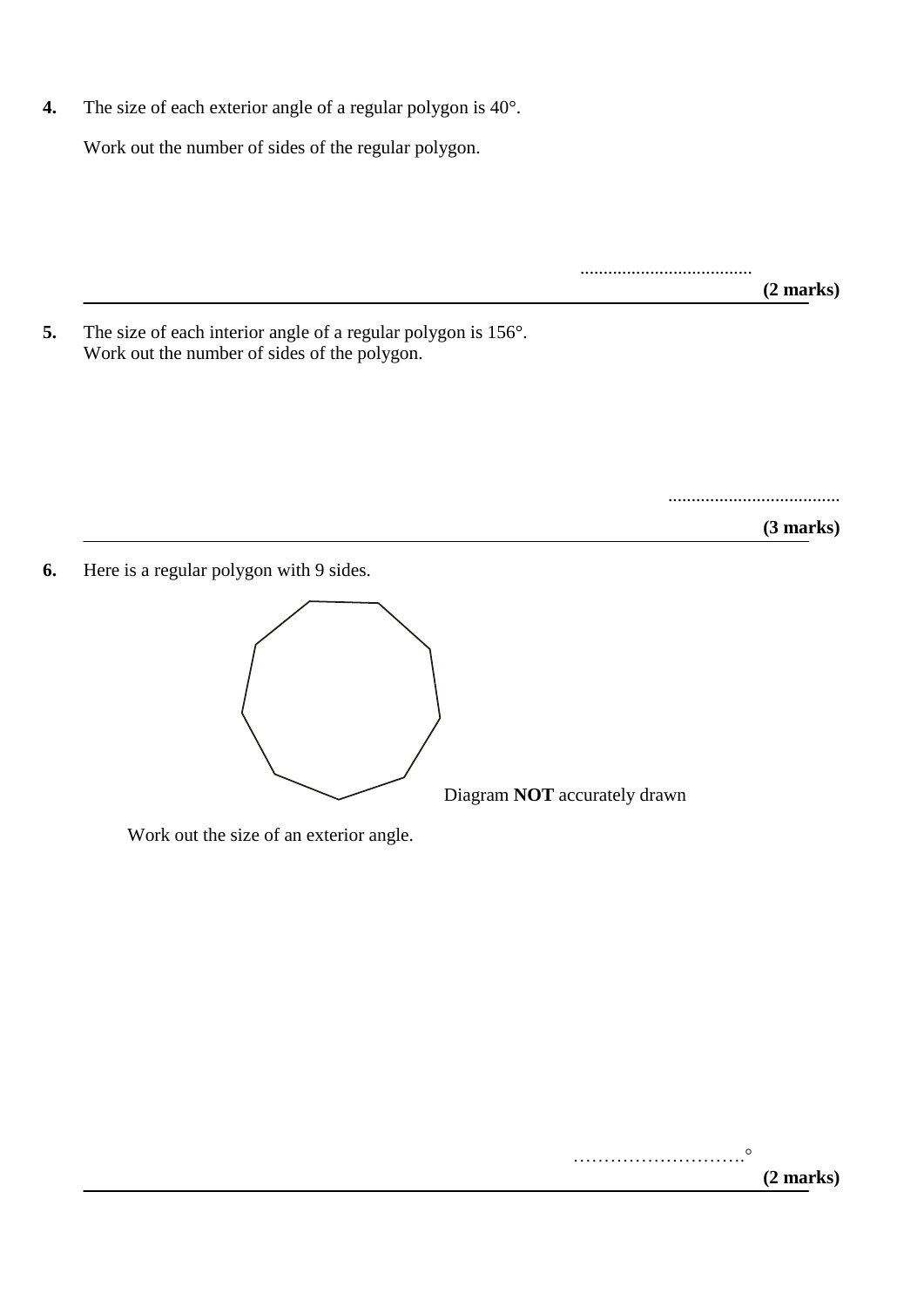

(a) Work out the size of each interior angle of a regular octagon.



**(2) (5 marks)**

**8.** 



Diagram **NOT** accurately drawn

……………………………

The diagram shows part of a **regular** 10-sided polygon.

Work out the size of the angle marked *x*.

....................°

**(3 marks)**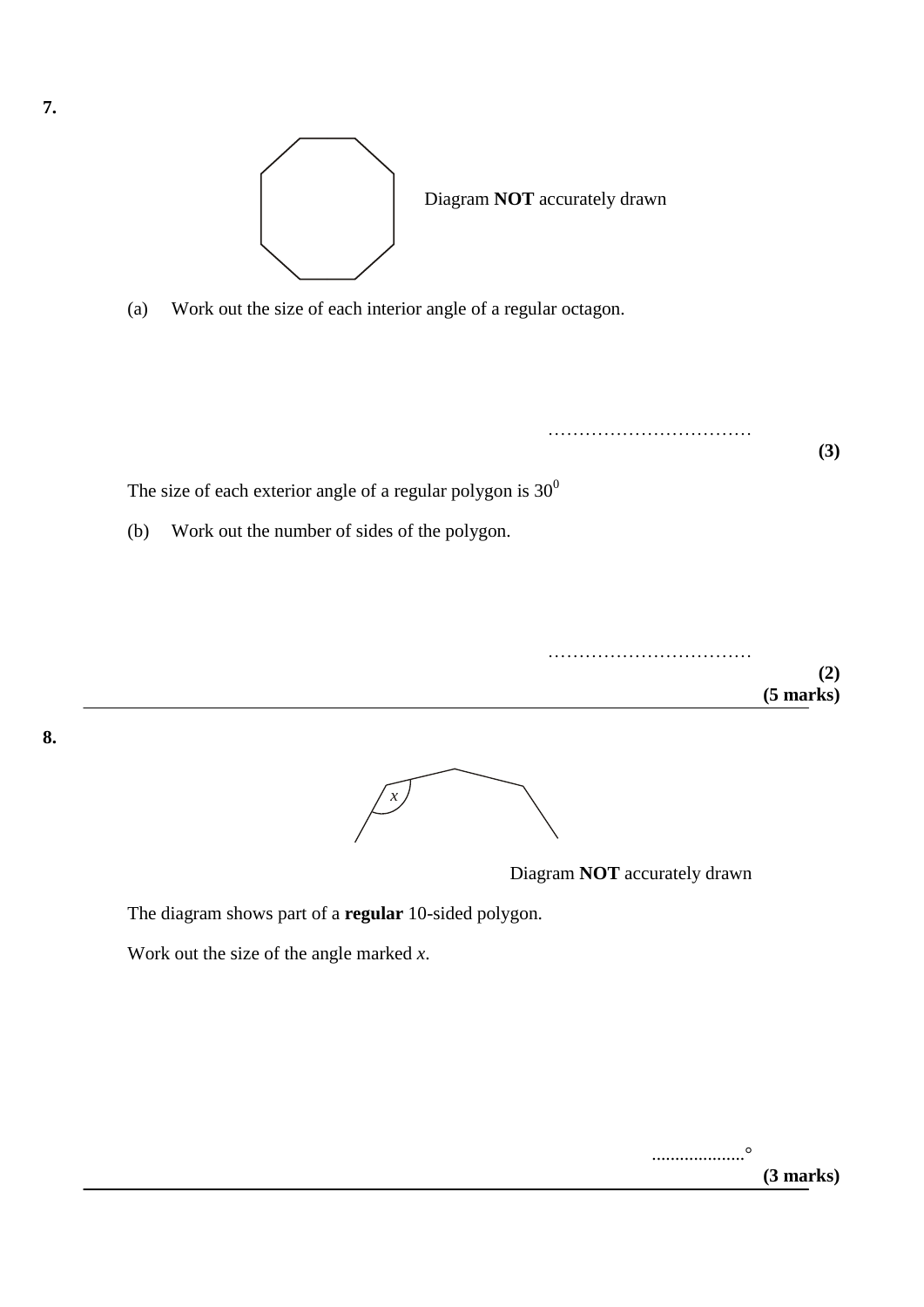

**\_\_\_\_\_\_\_\_\_\_\_\_\_\_\_\_\_\_\_\_\_\_\_\_\_\_\_\_\_\_\_\_\_\_\_\_\_\_\_\_\_\_\_\_\_\_\_\_\_\_\_\_\_\_\_\_\_\_\_\_\_\_\_\_\_\_\_\_\_\_\_\_\_\_\_\_\_\_**

Diagram NOT accurately drawn

The diagram shows a regular hexagon and a regular octagon.

Calculate the size of the angle marked *x*. You must show all your working.

..............................................°

**(4 marks)**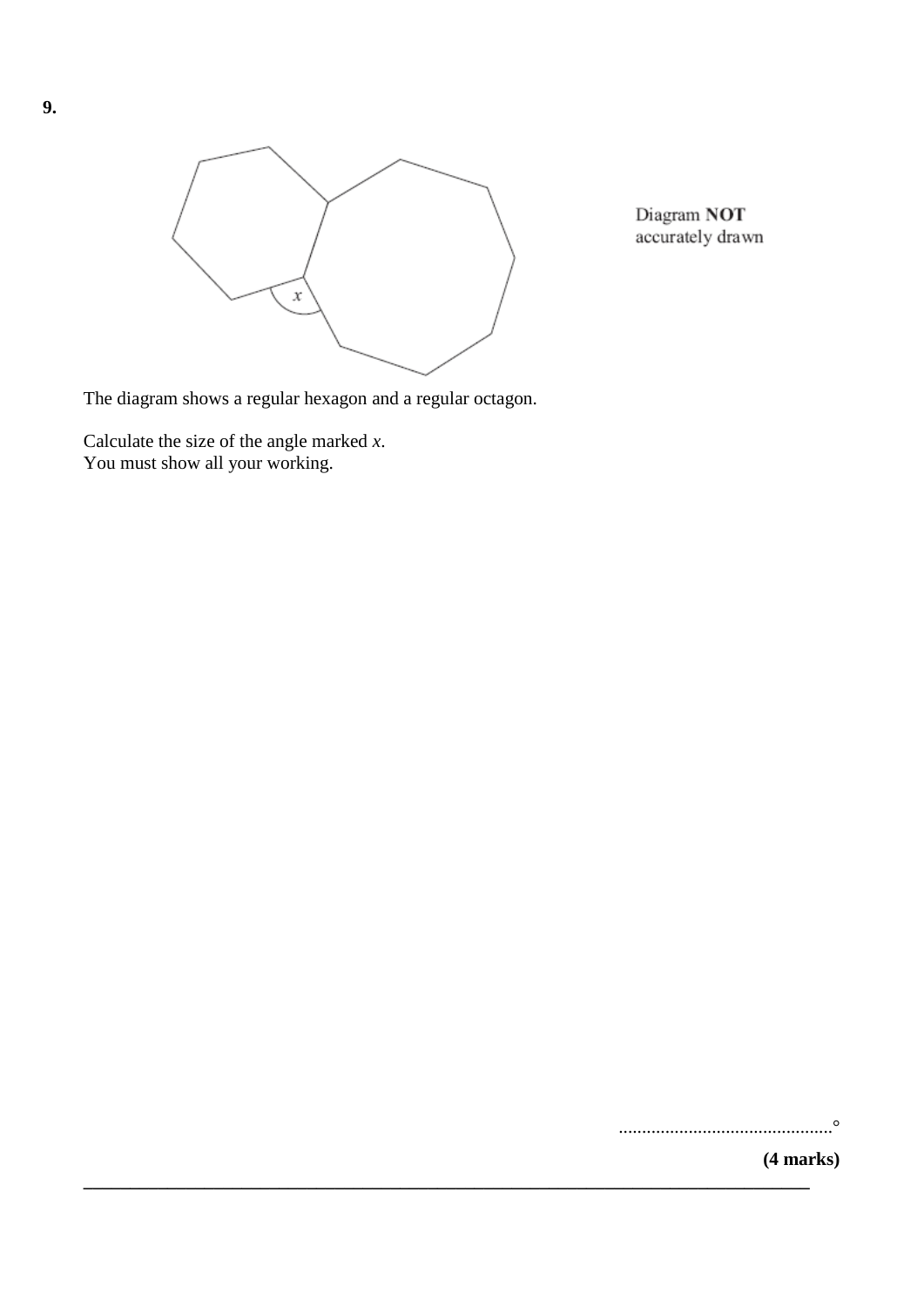

**\_\_\_\_\_\_\_\_\_\_\_\_\_\_\_\_\_\_\_\_\_\_\_\_\_\_\_\_\_\_\_\_\_\_\_\_\_\_\_\_\_\_\_\_\_\_\_\_\_\_\_\_\_\_\_\_\_\_\_\_\_\_\_\_\_\_\_\_\_\_\_\_\_\_\_\_\_\_**

The diagram shows a square and 4 regular pentagons.

Work out the size of the angle marked *x*.

.......................................... °

**(4 marks)**

**10.**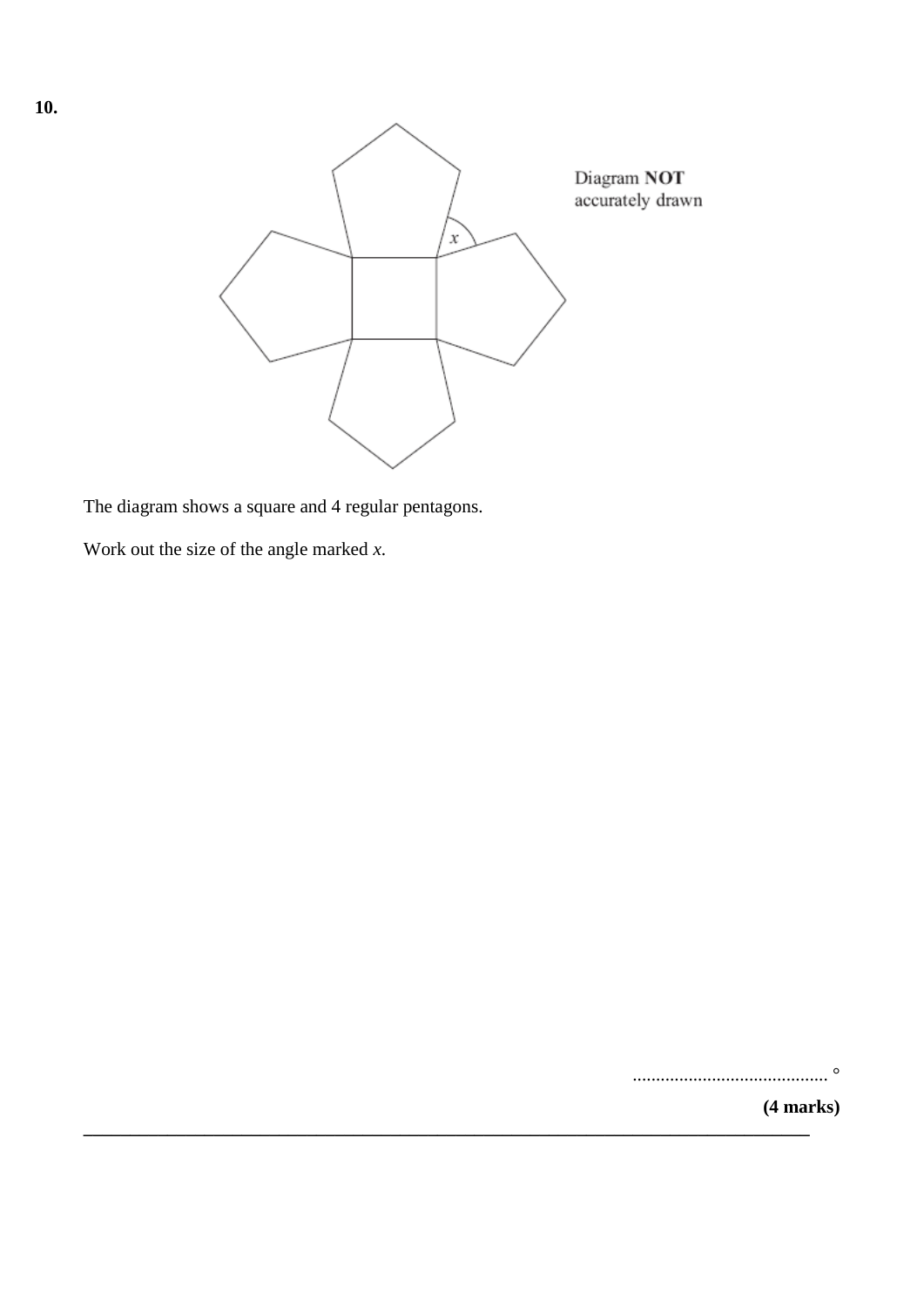

Diagram **NOT** accurately drawn

*ABCDE* and *EHJKL* are regular pentagons. *AEL* is an equilateral triangle.

Work out the size of angle *DEH.*

...................................................... **(4 marks)**